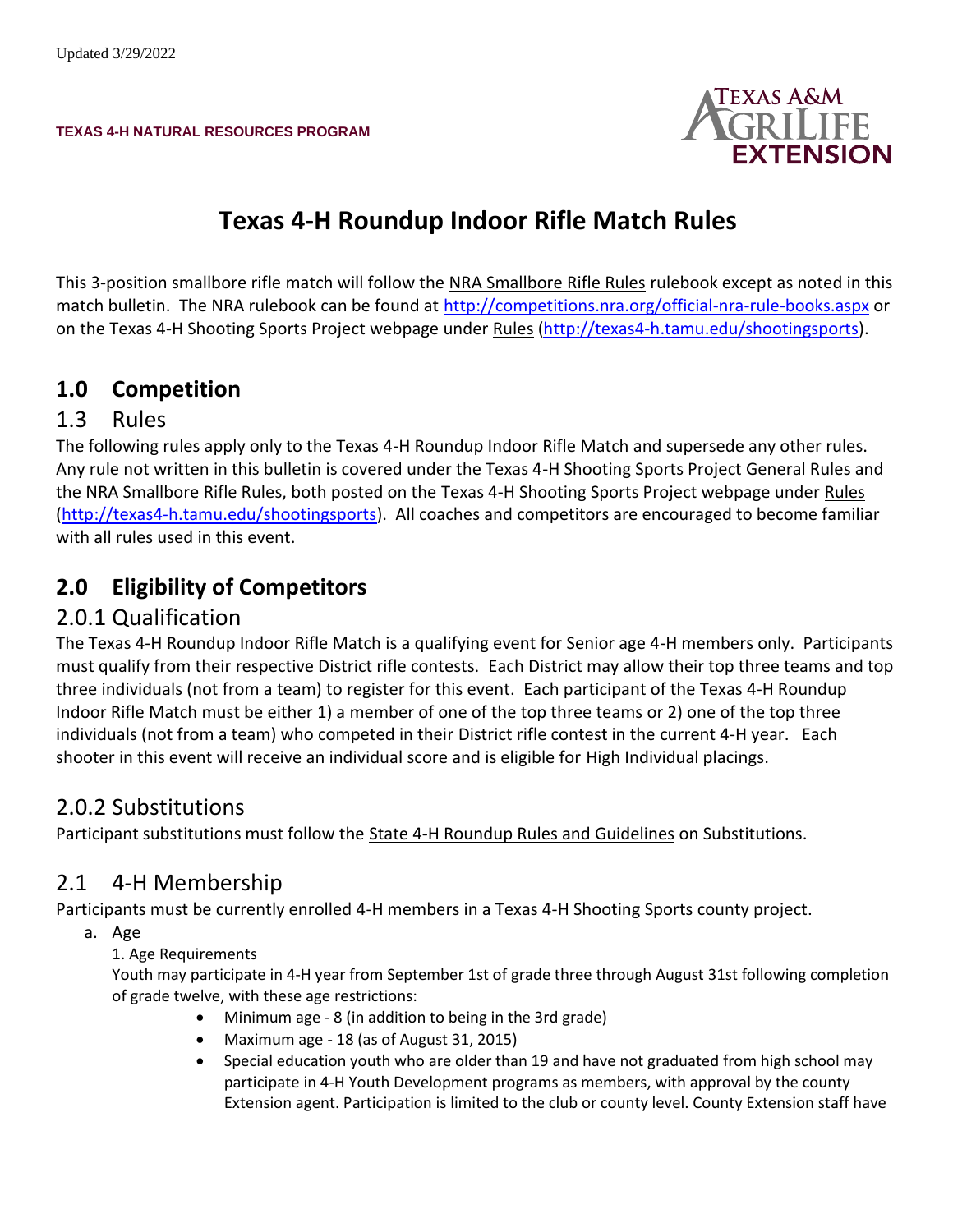the option, on a case-by-case basis, to allow Special Education youth older than 19 to participate in competitive events at the club or county level.

- 2. Texas 4-H Member Categories
	- **Junior**: Grades 3, 4, and 5
	- **Intermediate**: Grades 6, 7, and 8
	- **Senior**: Grades 9, 10, 11, and 12
- b. Prior Participation

Participants must have qualified at their respective District smallbore rifle match as a member of one of the top three teams or top three individuals. As one of the top three individuals, the shooter must not also be a member of one of the top three teams.

c. Prior Competition (Effective September 1, 2013) Participants (as an individual or member of a team) who have won  $1<sup>st</sup>$  place in this contest in prior years are eligible to return and compete as an individual or a team member as long as all other eligibility requirements are met.

### **3.0 Equipment**

#### 3.2 Rifle

Any safe .22 rifle that can be loaded one shot at a time may be used. No semi-automatic or pump actions rifles may be used in this match. Prohibited stocks include: those based on the AR15/M16 platform to include Ruger 10/22 or any other action in an AR stock.

#### 3.7 Sights

#### a. Metallic

 Only metallic (or equivalent material) sights may be used in this match. This includes open and aperture sights only. Red Dot sights or similar are not permitted in this match.

#### 3.11 Clothing regulations

No open toed shoes may be worn on the range by anyone including coaches or spectators. Shoes must be worn at all times while in the range. If shooters are changing shoes they must sit and change. No walking around the facility or range without wearing shoes. Legs must be covered to the ankles while shooting.

### 3.19 Eye Protection

All individuals in the range including coaches, range officials and spectators must wear eye protection. The equipment must protect both eyes. Eye protection must be kept on until all shooting has ceased and the firing line made safe. If a shooter's glasses become fogged they must turn and face the back of the range when removing and cleaning.

#### a. Corrective lens

Normal corrective lenses constructed of impact resistance materials maybe used. Polycarbonate lenses preferred.

#### b. ISU glasses

ISU shooting glasses maybe used **only** if the lens for the shooting eye is large enough and properly situated to provide adequate protection to the entire shooting eye and an impervious shield is firmly attached to the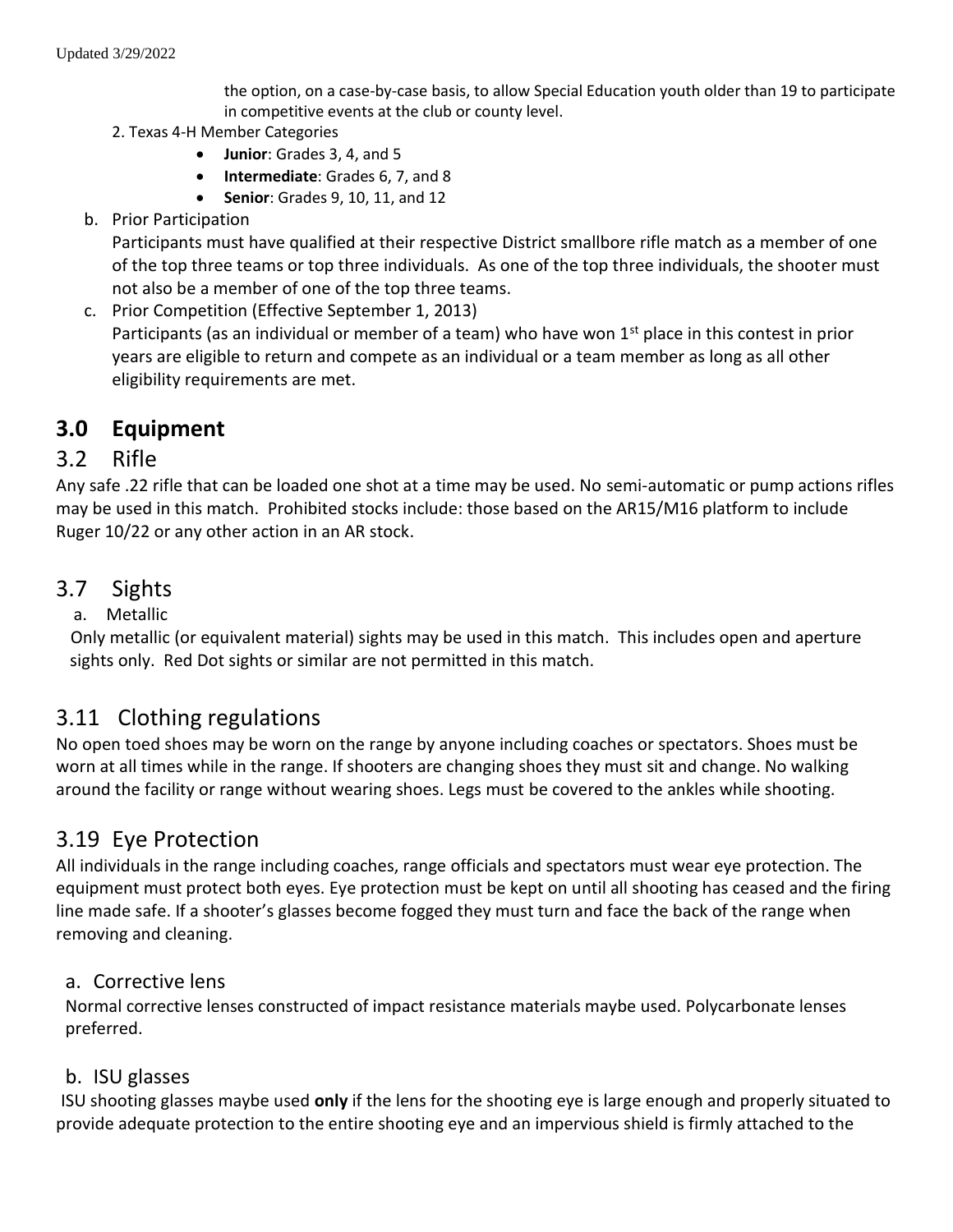frame to provide adequate protection for the non-shooting eye. All ISU glasses must be approved before entering the range. Safety is the over-riding consideration in the use of eye protection. Range officials and shoot management have the final consent on ISU glasses.

### 3.20 Ear protection

Adequate ear protection is required for all individuals in the range. Ear protection must remain on until all shooting has ceased and the line made safe.

## 3.21 Empty Chamber Indicators (ECI) also known as Open Bolt Indicators (OBI) in 4-H

An ECI/OBI is required to indicate the bolt is open and should be placed in the chamber when the shooter is not in a shooting position.

### **4.0 Targets**

- 4.3 Smallbore 3-position
	- a. Fifty foot 3- position

Orion Indoor 50 foot rifle target. It is similar in design to the USA-50 (NRA-50) target. The scoring rings are equivalent to the ISSF 50m rifle target reduced to 50ft. This target can be viewed and ordered at the Orion website; [\(http://www.orionscoringsystem.com/orion/Product.aspx?ProductID=4\)](http://www.orionscoringsystem.com/orion/Product.aspx?ProductID=4).

# **7.0 Courses of Fire**

Course of fire will be Indoor at 50 feet using Orion Indoor 50 foot rifle targets as described above. Two targets will be used in each of the three positions with 1 shot per bull; 20 shots prone, 20 shots standing, and 20 shots kneeling fired in that order. Shooters with disabilities that prevent them from shooting a certain position can fire the next most difficult; sitting may be used for prone, kneeling may be used for sitting, and standing may be used for kneeling (see NRA rule 13.2). Disabilities must be declared at the time of event registration or declared by contacting the State 4-H Office [\(tx4hnaturalresources@tamu.edu\)](mailto:tx4hnaturalresources@tamu.edu) if disability occurs after registration.

### 7.0.1 Finals Round

Following the tabulation of all scores, the high 10 scoring individuals will be eligible to compete in the Finals Round. Each shooter in the Finals Round will fire 10 shots at one target in the standing position. Each shot will have a 75 second time limit. After each shot, the shooter, with the aid of a scope, will visually score each shot and tell range official who will announce to crowd. Following all 10 shots, the scorecards will be taken to the score room and run through the scanner for official scoring. Commands to be used during this Finals Round will be explained to the shooters as a group prior to the round.

The shooter's score in the Finals Round will be added to their overall positions score to determine the High Overall Individual in the Texas 4-H Roundup Indoor Rifle Match. The Finals Round score will not affect the team scores.

## **8.0 Time Limits**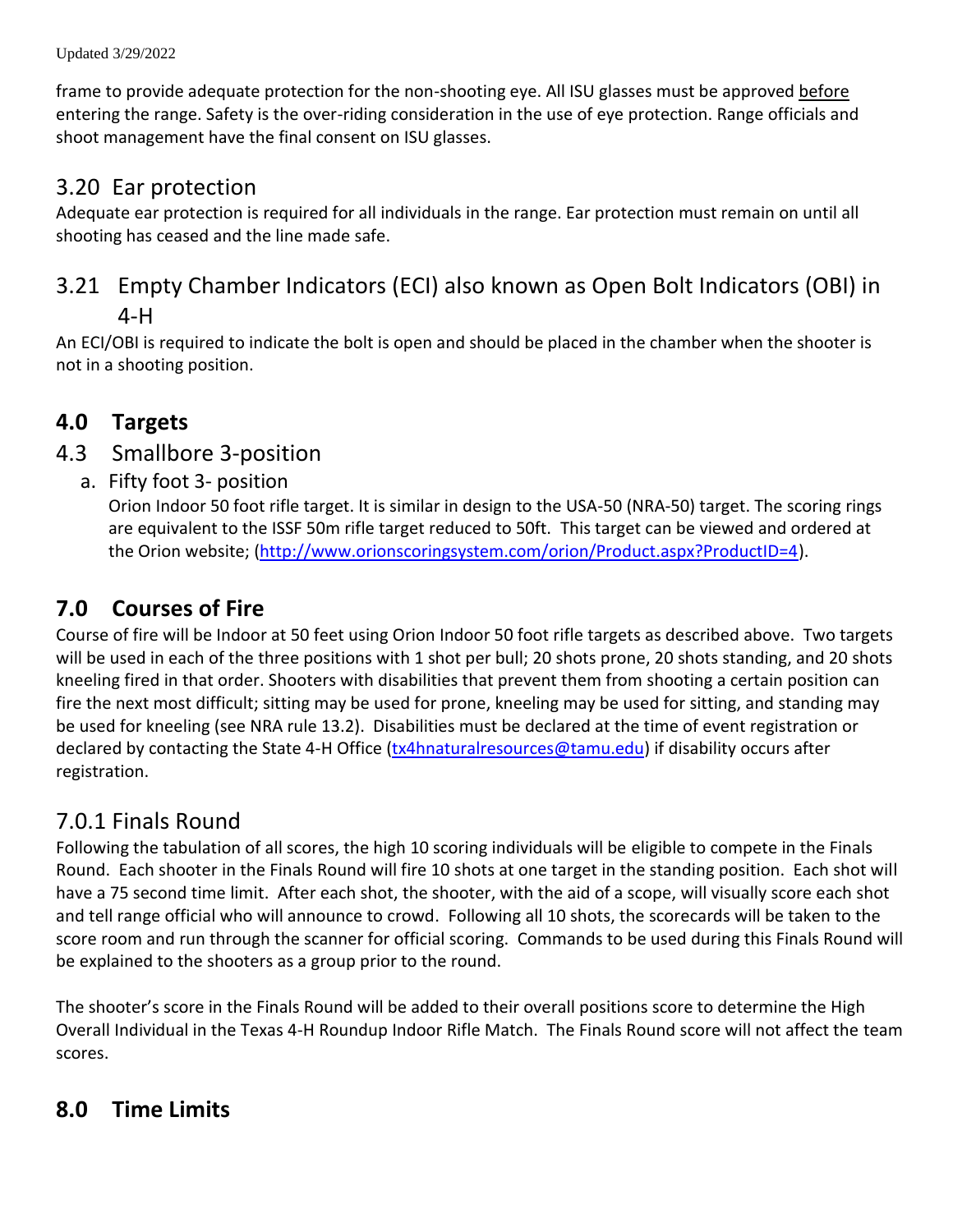# 8.1 Computing Time

Time is computed as a running total. Times for individual shots are not observed but a total time is allotted for firing the entire match.

### 8.2 Time Allowance

Shooters are allowed 90 minutes for 20 shots prone, 20 shots standing and 20 shots kneeling.

Shooting on this time frame allows the shooter to manage their own time within each position and move from one position to the next when a position is complete without a command from the Range officers. Shooters must move and change positions so that they do not disturb the shooters on either side of themselves. Shooters should be considerate of their fellow shooters who share the firing line. Shooters must also move in a way that keeps them safely behind the firing line.

# **9.0 Competition Regulations**

## 9.2 Fouling and Sighting Shots

Sighting shots may be made at any time on either target card. If the first sighting shot hits outside the guard ring the shooter will inform the range officials who will note the shot. No such claim will be allowed if the shooter has fired more than one shot on the target card. Any additional hits outside the guard ring will be scored as record shots.

# 9.10 Coaching in Individual Matches

Coaching is permitted with a limit of 1 adult coach per team. Coaching must be done as not to disturb other shooters or coaches. Coaches must sit in designated areas behind their shooters. Coaches are allowed verbal communication only. In the case of a firearm or equipment malfunction, the shooter must raise their hand for a Range officer and ask permission for a coach to leave their seat to approach the shooter.

# **10.0 Range Commands, Control, and Operations**

## 10.1.1.1 Rifles Cased

All rifles must be taken to the firing line in closed and latched cases and must remain cased until the command is given to uncase rifles. The exception to this rule is when barrel extensions are to be added during the orientation period so as not to delay relay start times. Rifles with barrel extensions must be placed on the provided rack when entering the range and left on that rack until the command is given to retrieve the rifle.

# 10.3.1 Preparation Period

A 3 minute preparation period will be announced by the Range officer after all equipment has been moved to the line.

# **12.0 Team Officers' Duties and Position**

## 12.6 Coaching in Team Matches

Coaching is permitted with a limit of 1 adult coach per team. Coaching must be done as not to disturb other shooters or coaches. Coaches must sit in designated areas behind their shooters. Coaches are allowed verbal